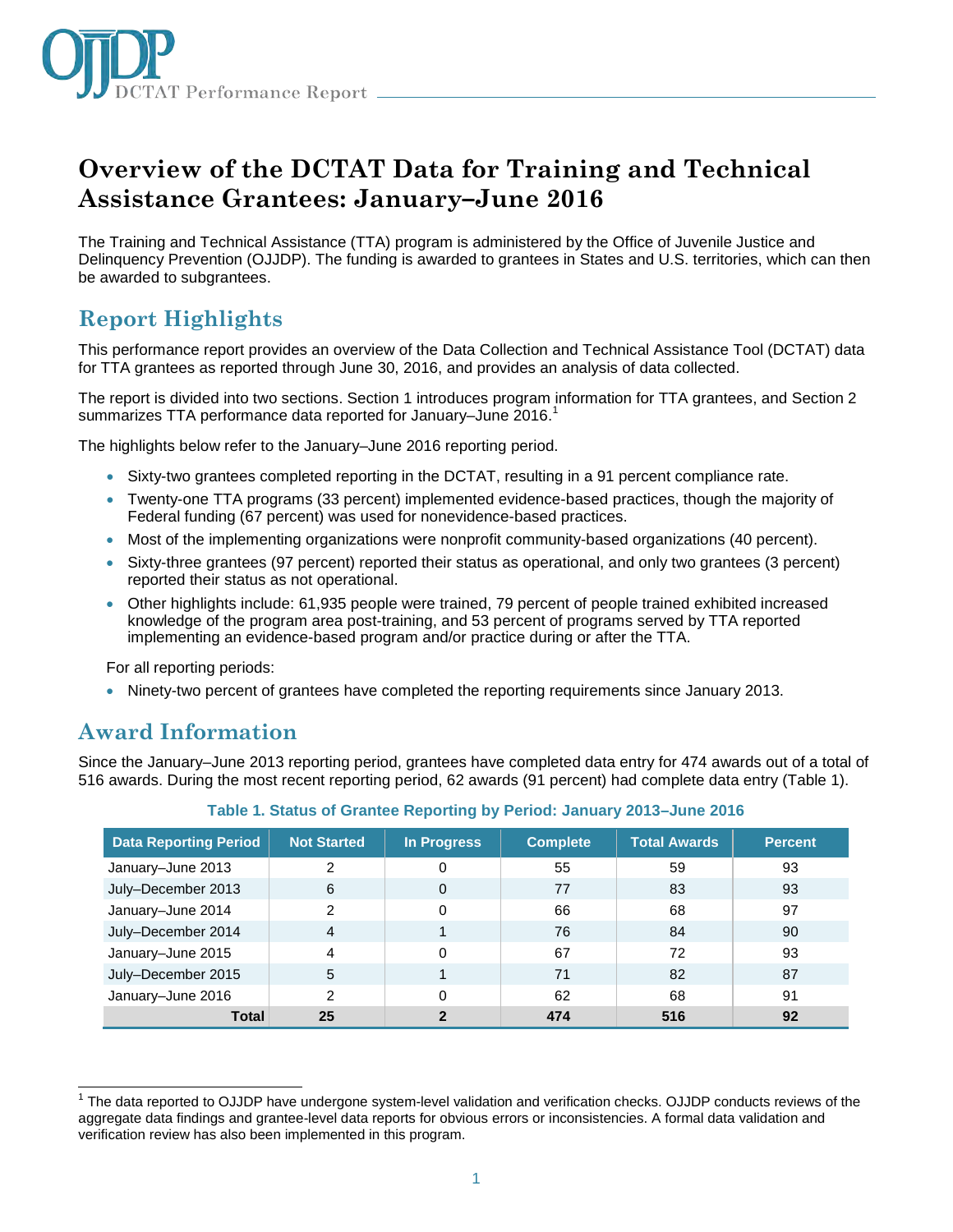The percentage of grantees that have completed the reporting requirements over the past seven reporting periods is captured in Figure 1. Overall, the percentage of compliance for all reporting periods is 92 percent.



Table 2 presents an aggregate of demographic data and the number of TTA grantees that serve each population. There have been slight variations in the population served across reporting periods due to a fluctuation in the total number of grantees. Targeted services include any approaches specifically designed to meet the needs of the intended population (e.g., gender-specific, culturally based, and developmentally appropriate services).

|                                                      | <b>Number of Grantees Serving Group During Reporting Period</b> |                |                                        |                   |  |
|------------------------------------------------------|-----------------------------------------------------------------|----------------|----------------------------------------|-------------------|--|
| <b>Population</b>                                    | July-December 2014                                              |                | January-June 2015   July-December 2015 | January-June 2016 |  |
| <b>Race/Ethnicity</b>                                |                                                                 |                |                                        |                   |  |
| American Indian/Alaska<br><b>Native</b>              | 13                                                              | 10             | 14                                     | 9                 |  |
| Asian                                                | 10                                                              | $\overline{7}$ | 10                                     | 6                 |  |
| Black/African American                               | 12                                                              | 10             | 13                                     | $\overline{7}$    |  |
| Hispanic or Latino (of Any<br>Race)                  | 12                                                              | 9              | 12                                     | 6                 |  |
| Native Hawaiian and<br><b>Other Pacific Islander</b> | $\overline{7}$                                                  | 6              | 9                                      | $6\phantom{1}$    |  |
| <b>Other Race</b>                                    | $\overline{7}$                                                  | 6              | 9                                      | 6                 |  |
| White/Caucasian                                      | 10                                                              | 9              | 12                                     | 6                 |  |
| Caucasian/Non-Latino                                 | 11                                                              | 8              | 11                                     | 6                 |  |
| Youth Population Not<br>Served Directly              | 61                                                              | 56             | 64                                     | 53                |  |
| <b>Justice System Status</b>                         |                                                                 |                |                                        |                   |  |
| At-Risk Population (No<br>Prior Offense)             | 9                                                               | 8              | 13                                     | 9                 |  |
| <b>First-Time Offenders</b>                          | 10                                                              | 9              | 12                                     | 9                 |  |
| <b>Repeat Offenders</b>                              | 10                                                              | 9              | 11                                     | 8                 |  |
| Sex Offenders                                        | 5                                                               | 3              | 5                                      | 3                 |  |
| <b>Status Offenders</b>                              | 9                                                               | $\overline{7}$ | 9                                      | $\overline{7}$    |  |
| <b>Violent Offenders</b>                             | 8                                                               | 6              | 8                                      | 5                 |  |
| Youth Population Not<br>Served Directly              | 62                                                              | 56             | 65                                     | 53                |  |
| Gender                                               |                                                                 |                |                                        |                   |  |
| Male                                                 | 14                                                              | 11             | 15                                     | 9                 |  |
| Female                                               | 15                                                              | 12             | 16                                     | 10                |  |
| Youth Population Not<br>Served Directly              | 61                                                              | 57             | 64                                     | 53                |  |

#### **Table 2. Target Populations: July 2014–June 2016**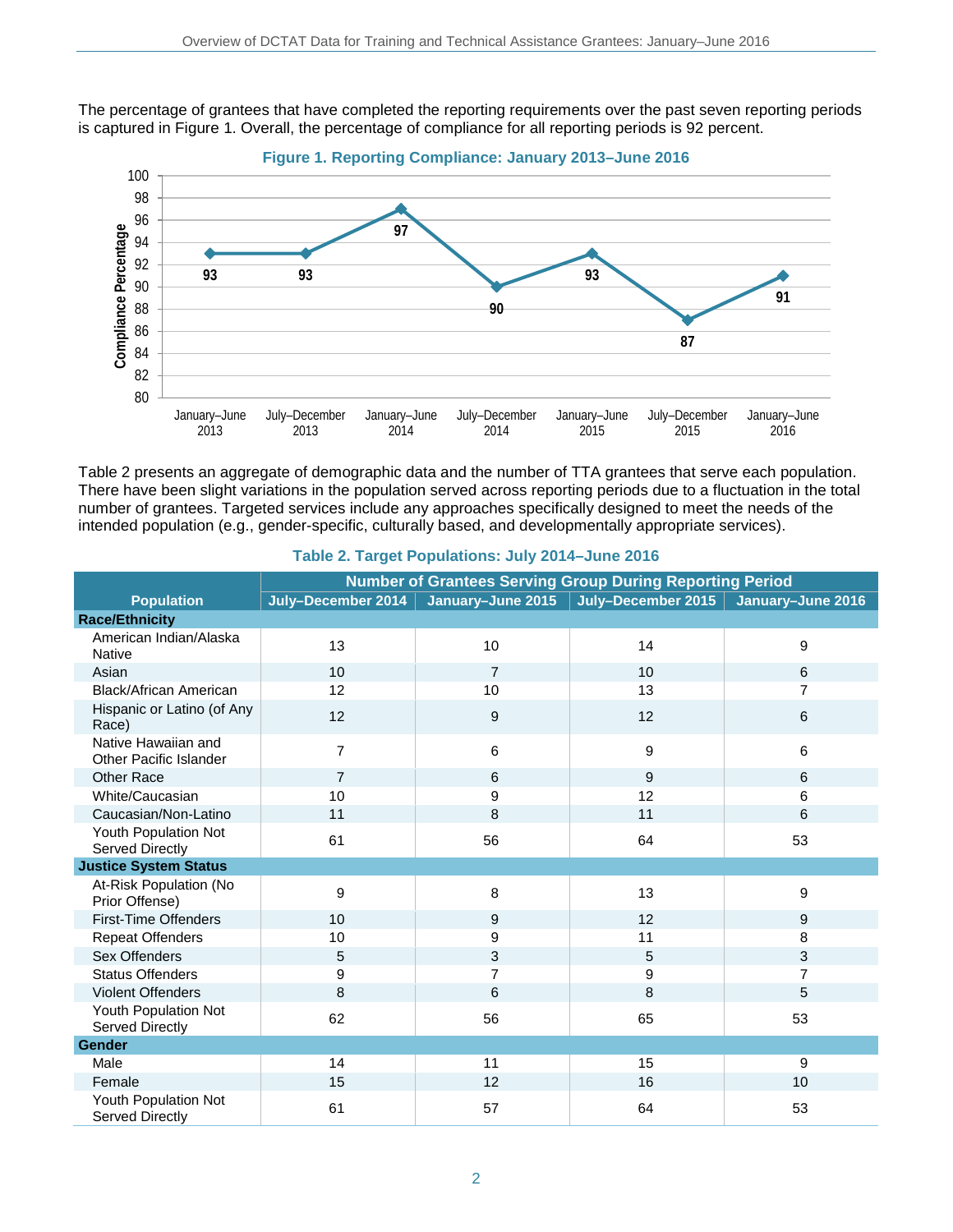| Age                                     |    |    |    |    |  |
|-----------------------------------------|----|----|----|----|--|
| $0 - 10$                                | 4  | 4  | 8  | 6  |  |
| $11 - 18$                               | 15 | 13 | 18 | 11 |  |
| Older than 18                           | 11 | 9  | 12 | 8  |  |
| Youth Population Not<br>Served Directly | 60 | 55 | 60 | 50 |  |
| <b>Geographic Area</b>                  |    |    |    |    |  |
| Rural                                   | 12 | 10 | 12 | 6  |  |
| Suburban                                | 12 | 10 | 12 | 6  |  |
| Tribal                                  | 11 | 8  | 12 | ⇁  |  |
| Urban                                   | 13 | 11 | 13 | 8  |  |
| Youth Population Not<br>Served Directly | 61 | 57 | 64 | 53 |  |

## **Evidence-Based Programs**

Evidence-based programs and practices include program models that have been shown, through rigorous evaluation and replication, to be effective at preventing or reducing juvenile delinquency or related risk factors. During the January–June 2016 reporting period, 21 TTA programs (33 percent) implemented evidence-based practices, and 42 programs (67 percent) did not (Figure 2). Total funding of \$81,918,245 was awarded to TTA programs. <sup>2</sup> Of this funding, \$26,705,570 (33 percent) was used to support programs that implemented evidencebased practices, and \$55,212,675 (67 percent) was used for nonevidence-based practices (Figure 3).



**Figure 2. Evidence-Based Programs and Practices: January–June 2016** 





 $\overline{a}$  $^2$  The values shown are based on grantee reported data and do not necessarily reflect the full grant amounts awarded by OJJDP.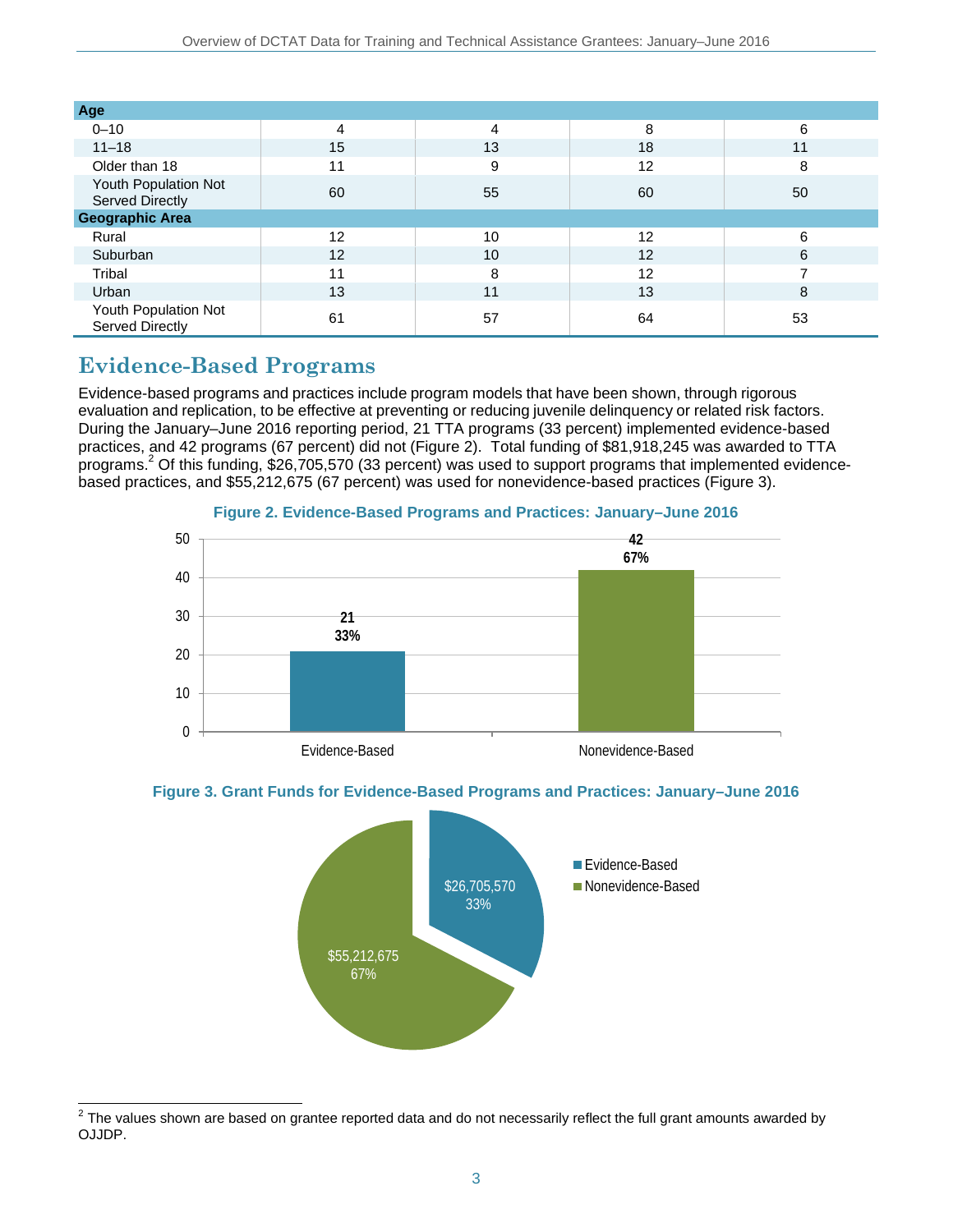The current reporting period shows a slight decrease in both evidence-based and nonevidence-based programs compared with the July–December 2015 reporting period, as there were fewer active awards (Figure 4).



**Figure 4. Evidence-Based Practices and Programs by Reporting Period: January 2013–June 2016** 

Analysis of implementing organization type for the January–June 2016 reporting period revealed that the largest percentage of programs implemented (40 percent) was nonprofit community-based organizations. The next largest were juvenile justice and school/other education, each accounting for 17 percent of organization funding, and other government agency accounted for about 11 percent. Figure 5 presents a comparison of all types of implementing organizations.





#### **Type of Implementing Organization**

During the January–June 2016 reporting period, 63 grantees (97 percent) reported their status as operational, meaning that these grantees expended grant funds toward TTA activities. Two grantees (3 percent) reported their status as not operational, meaning they did not expend grant funds toward program activities. These results are shown by grantee count and by percent in Figure 6.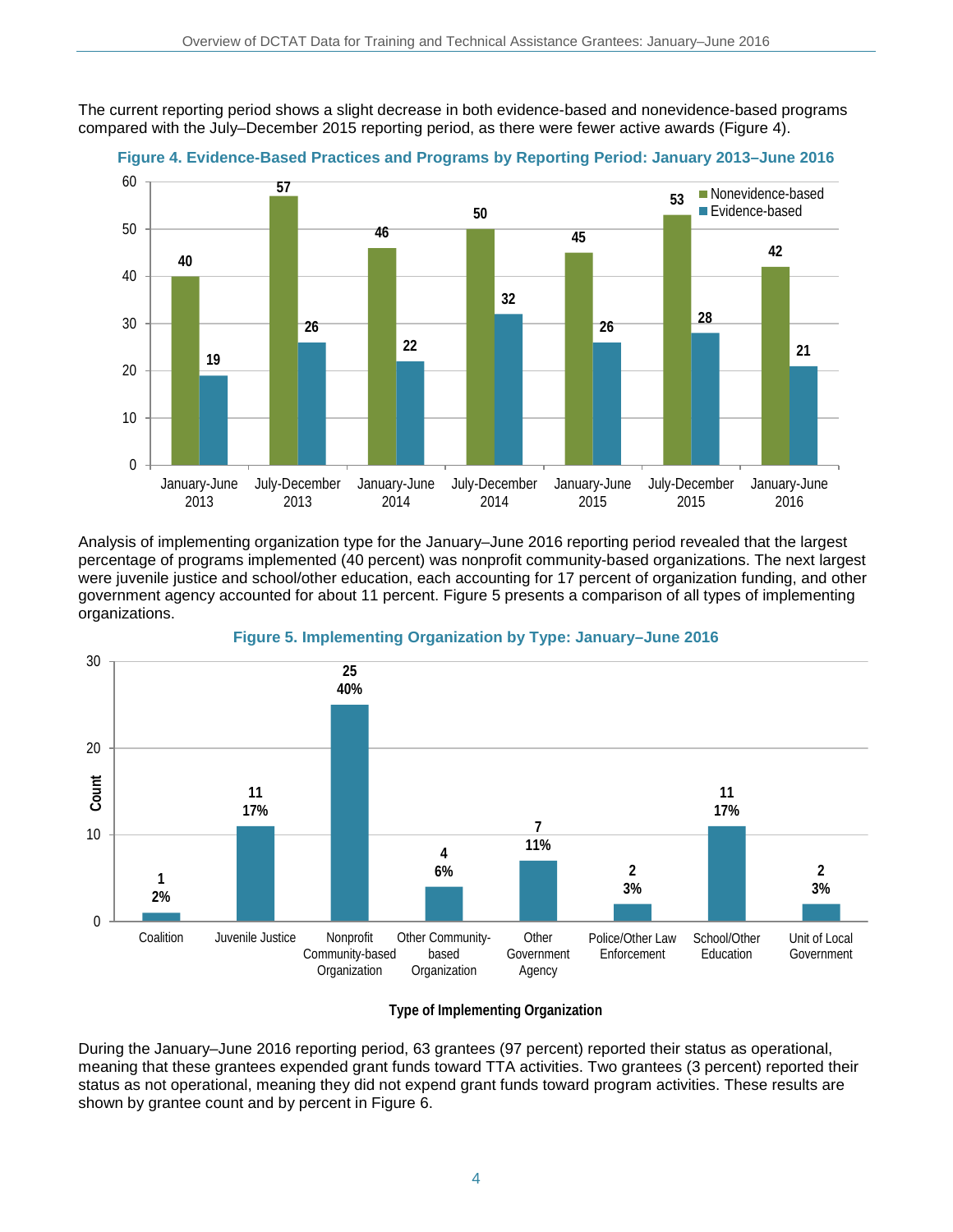

Table 3 shows the number of grants awarded by State or district. The greatest number of grants was awarded to the District of Columbia (8 grants). Wisconsin and California received the largest amounts of Federal funding (Table 4).

#### **Table 3. Number of Grants Awarded by State or District: January–June 2016**

| <b>Grantee State or</b><br><b>District</b> | <b>Count</b>   | <b>Grantee State or</b><br><b>District</b><br><b>Count</b> |
|--------------------------------------------|----------------|------------------------------------------------------------|
| AK                                         |                | MD<br>2                                                    |
| <b>AL</b>                                  | 3              | <b>NV</b><br>6                                             |
| AZ                                         | 1              | <b>NY</b><br>7                                             |
| CA                                         | 7              | <b>OH</b><br>1                                             |
| CO                                         | $\overline{2}$ | OK<br>3                                                    |
| <b>CT</b>                                  | 1              | 3<br><b>OR</b>                                             |
| DC                                         | 8              | 2<br><b>PA</b>                                             |
| FL.                                        | 3              | 3<br><b>VA</b>                                             |
| IA                                         | 1              | <b>WA</b><br>1                                             |
| <b>MA</b>                                  | 2              | WI<br>6                                                    |

#### **Table 4. Total Award Amount by State or District (Dollars): January–June 2016**

| <b>Grantee State or</b><br><b>District</b> | <b>Grant Amount</b><br>(Dollars) | <b>Grantee State or</b><br><b>District</b> | <b>Grant Amount</b><br>(Dollars) |
|--------------------------------------------|----------------------------------|--------------------------------------------|----------------------------------|
| AK                                         | 1,200,000                        | MD                                         | 3,012,690                        |
| AL                                         | 2,525,826                        | <b>NV</b>                                  | 11,504,358                       |
| AZ                                         | 325,000                          | <b>NY</b>                                  | 3,418,409                        |
| CA                                         | 13,633,641                       | <b>OH</b>                                  | 551,702                          |
| <b>CO</b>                                  | 1,115,434                        | OK                                         | 5,254,901                        |
| <b>CT</b>                                  | 347,500                          | OR.                                        | 1,928,478                        |
| DC                                         | 9.957.844                        | <b>PA</b>                                  | 1,306,935                        |
| FL.                                        | 3,551,135                        | <b>VA</b>                                  | 989,936                          |
| IA                                         | 826,699                          | <b>WA</b>                                  | 240,953                          |
| <b>MA</b>                                  | 6,299,920                        | WI                                         | 13,926,884                       |